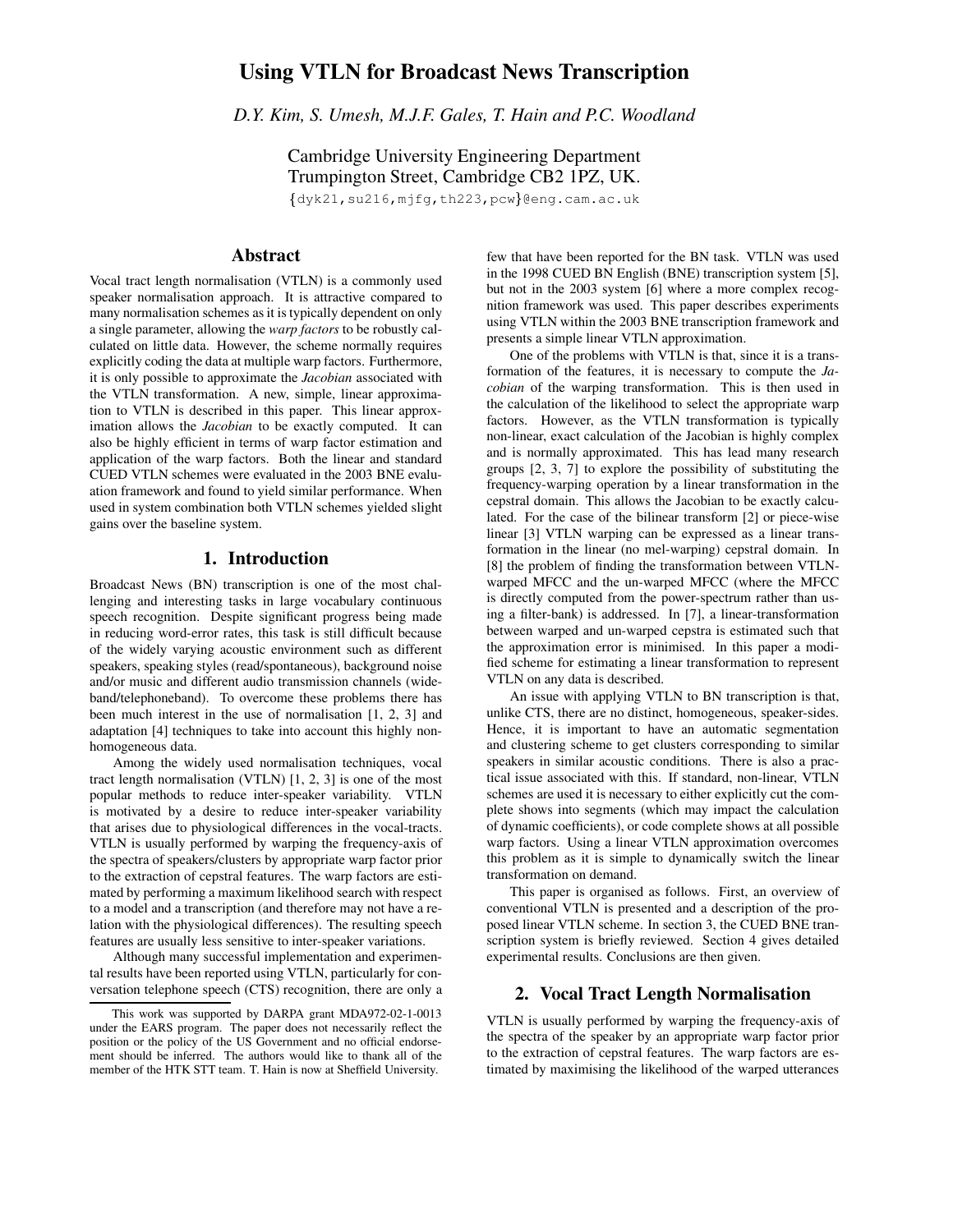with respect to a model and some transcription. This model is usually either be based on a Gaussian mixture model, or hidden Markov model. The transcription is either known in training or obtained by an initial, non-VTLN, decoding pass for test data. If  $\mathbf x$  and  $\mathbf x^{\alpha}$  are the original and transformed feature vectors respectively then the log-likelihood is given by

$$
\log(p(\mathbf{x}; \alpha, \boldsymbol{\lambda})) = \log(J^{\alpha}) + \log(p(\mathbf{x}^{\alpha}; \boldsymbol{\lambda})) \quad (1)
$$

where  $J^{\alpha}$  is the *Jacobian* of the VTLN transformation for warp factor  $\alpha$  and  $\lambda$  is the set of model parameters. During estimation the aim is to find the value of the warp factor,  $\alpha$ , that maximises this likelihood. The data is then warped using the warp factors and the VTLN models trained on this warped data.

The next section describes the standard implementation of VTLN at CUED. This is followed by a description of the modified linear VTLN scheme examined in this paper.

#### **2.1. Conventional VTLN**

The standard form of VTLN used in this paper is similar to that described in [5]. The warping is applied using the standard HTK scheme. Here a linear frequency warping operation is implemented by inversely scaling the centre frequencies and bandwidth of the filterbank prior to multiplication with DFT coefficients. The warp factors are assumed to lie in the range 0.8 to 1.2. The estimation of the appropriate warp factor for each homogeneous training segment is based on likelihoods from a HMM. Since the per-frame log-likelihood tends to be a parabolic function of the warp factor, warp factors were found by conducting a parabolic search (instead of a grid search) over data likelihoods versus warp factors. In order to overcome the issue of the Jacobian, cepstral mean normalisation (CMN) and cepstral variance normalisation (CVN) is applied for each of the warp factors for each segment. By applying CVN the global dynamic range of each of the elements of the feature is scaled to be the same. This may be viewed as a crude way of normalising the data so that the Jacobian is roughly for the same for each warp factor. It may then be ignored. The following scheme is used to obtain the warp factors for the training data.

- 1.  $\lambda^0$  is set to an appropriate non-VTLN model set,  $k=0$ .
- 2. Estimate the warp factor for each segment. For each hypothesised warp factor the data is re-aligned using this initial model and the transcription.

$$
\alpha^{k+1} = \arg \max_{\alpha} \left( p(\tilde{\mathbf{X}}^{\alpha}; \boldsymbol{\lambda}^{k}) \right)
$$
 (2)

where  $X^{\alpha} = {\{\tilde{\mathbf{x}}_1^{\alpha}, \dots, \tilde{\mathbf{x}}_T^{\alpha}\}}$  is the warped data (with CMN and CVN) associated with the segment.

- 3. Warp the training data. A new model set,  $\lambda^{k+1}$ , is then trained using single pass retraining and standard Baum-Welch estimation.
- 4.  $k = k + 1$ . Goto (2) until warp factors have stabilised.

The final set of warp factors is then quantised to a resolution of 0.01, yielding a total of 41 possible values. Using this final set of VTLN warp factors a new decision tree is estimated. This is then used in the standard training schemes. For this work about four iterations were required for the warp factors to stabilise.

#### **2.2. Linear VTLN**

In linear VTLN (LVTN) a linear transformation is used to approximate the complex, non-linear, warping of the frequency axis. In this implementation, rather than transforming the data to the VTLN domain, the linear transform is trained to effectively "un-warp" the observed data. Thus

$$
\mathbf{x}^{\overline{\alpha}} = \mathbf{A}^{\alpha} \mathbf{x} + \mathbf{b}^{\alpha} = \mathbf{W}^{\alpha} \zeta^{\alpha}
$$
 (3)

where  $\zeta$  is the extended feature vector and  $\overline{\alpha}$  is used to indicate the inverse warping to standard VTLN. With this form of linear transformation, the Jacobian has a simple closed form solution  $J^{\alpha} = |\mathbf{A}^{\alpha}|$ . The following scheme is used to obtain the linear transformations and warp factors.

- 1.  $\lambda^0$  is set to an appropriate non-VTLN model set  $k=0$ .
- 2. Randomly select a subset of training data. For each warp factor  $\alpha$  compute the set of warped feature vectors  $\tilde{\mathbf{X}}^{\alpha}$ .
- 3. For each  $\alpha$  compute the linear transform,  $\mathbf{W}^{\alpha}$ ,

$$
\mathbf{W}^{\alpha} = \arg \max_{\mathbf{W}} \left( p(\tilde{\mathbf{X}}^{\alpha}; \boldsymbol{\lambda}^{k}, \mathbf{W}) \right)
$$
(4)

This can be estimated using the standard constrained MLLR transform formulae [4].

4. For each segment of data estimate the warp factor

$$
\alpha^{k+1} = \arg\max_{\alpha} \left( p(\mathbf{X}; \boldsymbol{\lambda}^k, \mathbf{W}^{\alpha}) \right)
$$
 (5)

5. Linearly warp the training data. A new model set,  $\lambda^{k+1}$ , is then trained on using single pass retraining and standard Baum-Welch estimation.

6.  $k = k + 1$ . Goto (3) until warp factors have stabilised.

As the transformation matrices undoes the effects of the VTLN warping the warp factors that are estimated at stage (4) will be the inverse of the warp factor estimated using conventional VTLN. In order to be able to directly relate the LVTN to VTLN the inverse of the LVTN warp factors were estimated. The set of possible warp factors was set to be the same as that of the conventional VTLN.

The warp factor estimation for LVTN may be performed in the same fashion as conventional  $VTLN<sup>1</sup>$ . However a more efficient approach is possible using the auxiliary function that is used to estimate the transform. The auxiliary function is

$$
\mathcal{Q}(\hat{\alpha}, \alpha) = \beta \log(|\mathbf{A}^{\alpha}|) - \frac{1}{2} \sum_{i=1}^{d} \left(\mathbf{w}_{i}^{\alpha} \mathbf{G}^{(i)} \mathbf{w}_{i}^{\alpha t} - 2 \mathbf{w}_{i}^{\alpha} \mathbf{k}^{(i)t}\right)
$$

where  $\beta = \sum_{m,\tau} \gamma_m^{\hat{\alpha}}(\tau)$ ,  $\mathbf{G}^{(i)}$  and  $\mathbf{k}^{(i)}$  are defined in [4] and  $\gamma_m^{\alpha}(\tau)$  is the component posterior given the current estimate of the warp factor,  $\hat{\alpha}$ . Thus using the sufficient statistics the auxiliary function can be used to estimate the warp factor in a single pass. This can then be refined by obtaining new component posteriors with this estimate.

## **3. BNE 10xRT Framework**

The system used for the experiments was developed for the March 2003 Rich Transcription (RT03) evaluation, and employs a structure of multi-branch, multi-pass and system-combination for improved accuracy. Full details of the system structure and the models involved are given in [6]. PLP coefficients with first, second and third derivatives projected down to 39

<sup>&</sup>lt;sup>1</sup>For the implementation used for the experiments an exhaustive search for LVTN was used. This yielded no difference in performance to the conventional VTLN search.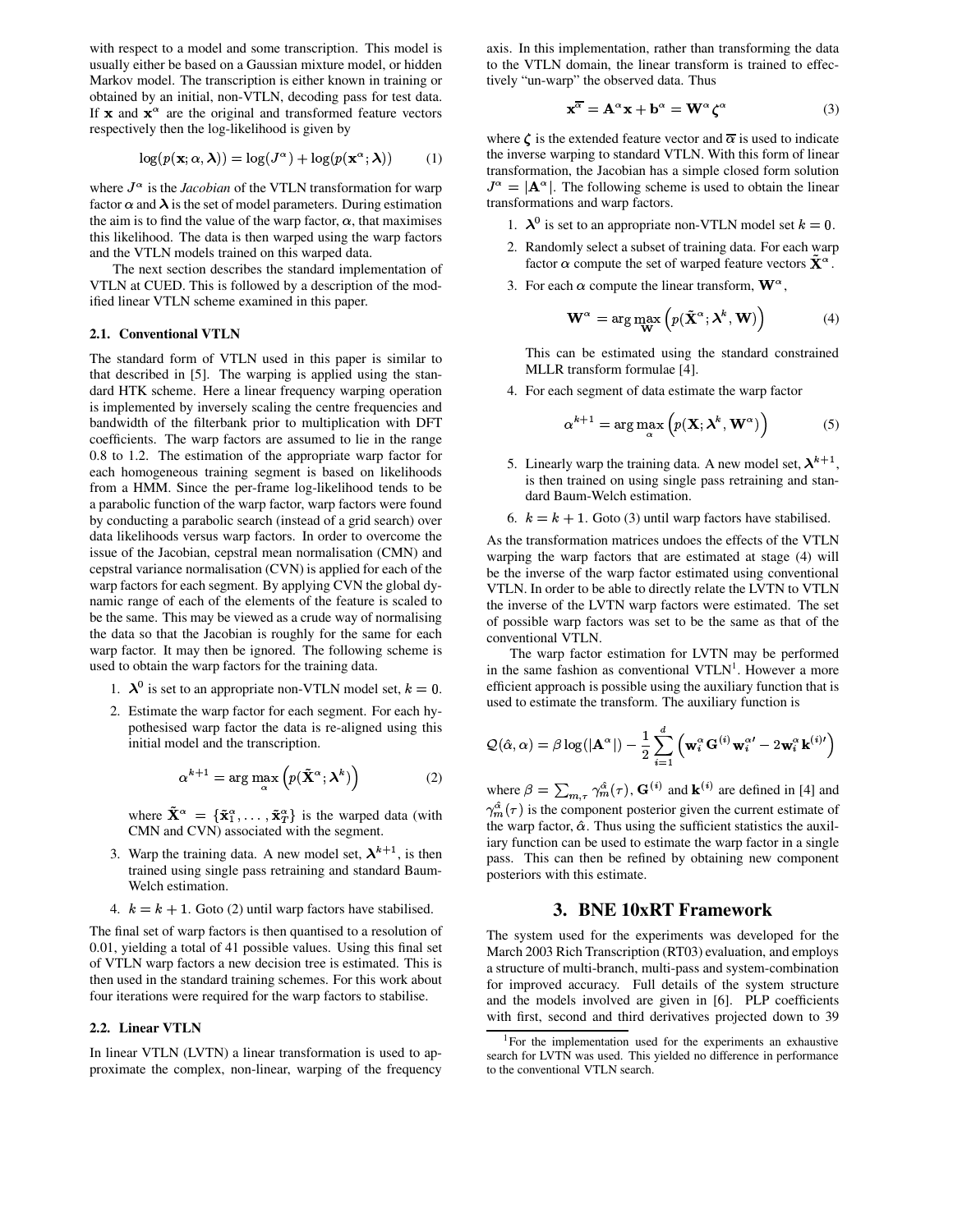dimensions using HLDA are used as the acoustic features. The cross-word triphone HMMs which contained about 7000 states each with 16 Gaussians were estimated using the English BN data released by the LDC in 1997 and 1998. Since some of BN data, for example telephone interviews, is transmitted over bandwidth-limited channels, both wideband and narrowband spectral analysis variants of each model set were trained. All model sets were trained using MPE and gender-dependent versions were derived using MPE-MAP. A number of broadcast and newswire text corpora were used to train a word 4-gram language model and a class trigram model. The systems were evaluated on two 3 hour test sets the 2003 development,  $dev03$ , and evaluation, eval03, test sets. The system structure is shown in Figure 1.



Figure 1: CUED BN-E system structure.

**P1 initial transcription**: The purpose of the P1 pass is to provide an initial word-level transcription as the supervision for gender determination and clustering for adaptation of the P2 models. The adaptation uses global least squares regression mean transforms and MLLR variance transforms.

**P2 lattice generation**: Word lattices are generated using the adapted acoustic models and the 4-gram word LM. The associated 1-best hypotheses are used in the estimation of up to two speech MLLR transforms.

**P3 lattice rescoring**: Two separate model sets are used to rescore the P2 lattices. The P3.1 system was built using Speaker Adaptive Training (SAT) employing global constrained MLLR transforms. The P3.2 system was trained in the normal speakerindependent fashion but employed a special single pronunciation (SPRON) dictionary. Both P3 model sets were adapted using lattice MLLR and a global full-variance transform, then used to rescore the word lattices from P2.

The final system output was derived by combining the confusion networks generated by the P2, P3.1 and P3.2 passes using Confusion Network Combination (CNC). Finally, a forced alignment of the final word-level output was used to obtain accurate word times before scoring. The full system ran in  $9.1 \times RT$  on the 2003 evaluation set.

#### **4. Experimental results**

### **4.1. Estimated Warp Factors**

It is interesting to see how closely related the two sets of estimated warp factors are for conventional VTLN and linear VTLN. A set of warp factors was estimated using each of the conventional VTLN and LVTN with a block-diagonal transformation matrix (static, delta, delta-deltas and third derivatives where used) and no bias. Note for the LVTN scheme the inverse of the estimated warp factor is used for consistency with conventional VTLN.



Figure 2: Training data warp factors for VTLN (top) and LVTN (middle). A scatter plot of VTLN and LVTN is shown at the bottom.

Figure 2 shows the two sets of warp factors. The top diagram shows the warp factors estimated using conventional VTLN. The standard bimodal distribution can be seen, one peak is associated with the male speakers the other with the female speakers. A similar distribution can be seen for the the LVTN approach. The bottom plot of figure 2 shows a plot for each of the segments of the VTLN against the LVTN warp factor. The two estimates are highly correlated with one another with a correlation coefficient of 0.9812.

#### **4.2. Unadapted Results**

Initial comparisons of the system did not make use of the full BNE 10x framework. Instead experiments using unadapted models and a trigram language model were conducted to allow a simple comparison of the two schemes without further adaptation. The first issue to be addressed for VTLN normalisation is to determine the appropriate amount of data to compute the warp factors. In initial experiments it was found that a reasonable value was to use the segments obtained from the standard segmenter and then clustered together to yield a minimum occupancy of 500. This clustering was used for all VTLN and LVTN experiments.

Table 1 shows the performance of segment level CMN (CMN), used in the baseline BNE configuration and cluster level CMN and CVN (CMVN), with a minimum occupancy